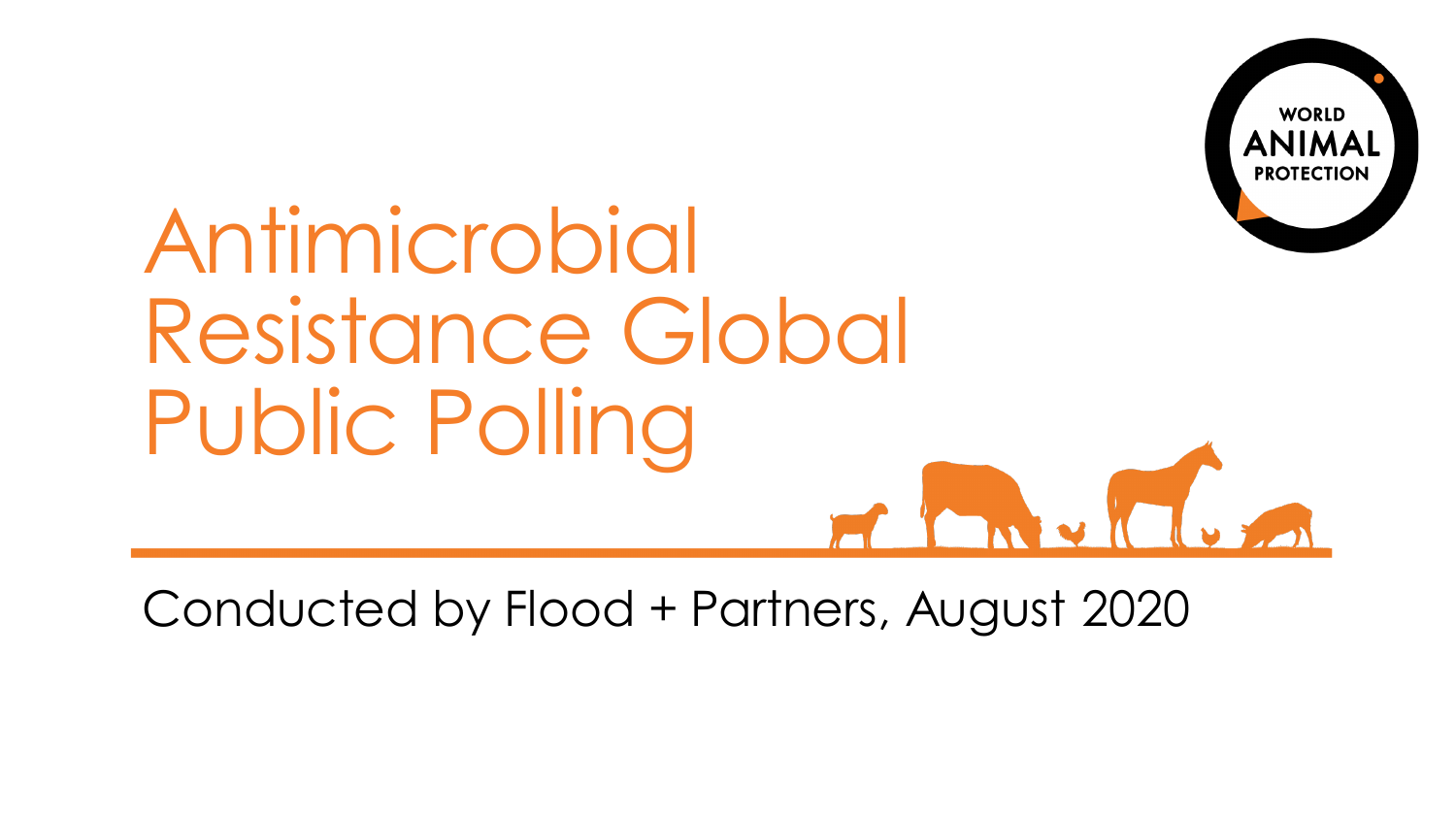#### Background and research **objectives**

World Animal Protection plan to raise the issue of AMR (antimicrobial resistance) to help improve the lives of farm animals worldwide.

Specific research objectives were to:

- Gain an understanding of people's knowledge and attitudes towards antimicrobial resistance
- Explore sentiments towards the use of antibiotics in farming (and role of retailers)
- Gauge concerns around human health impacts

Polling was conducted with over 15,700 individuals in UK, USA, Canada, Australia, New Zealand, Thailand, Spain, Kenya, India, Netherlands, Denmark, Sweden, Brazil, Mexico and Indonesia.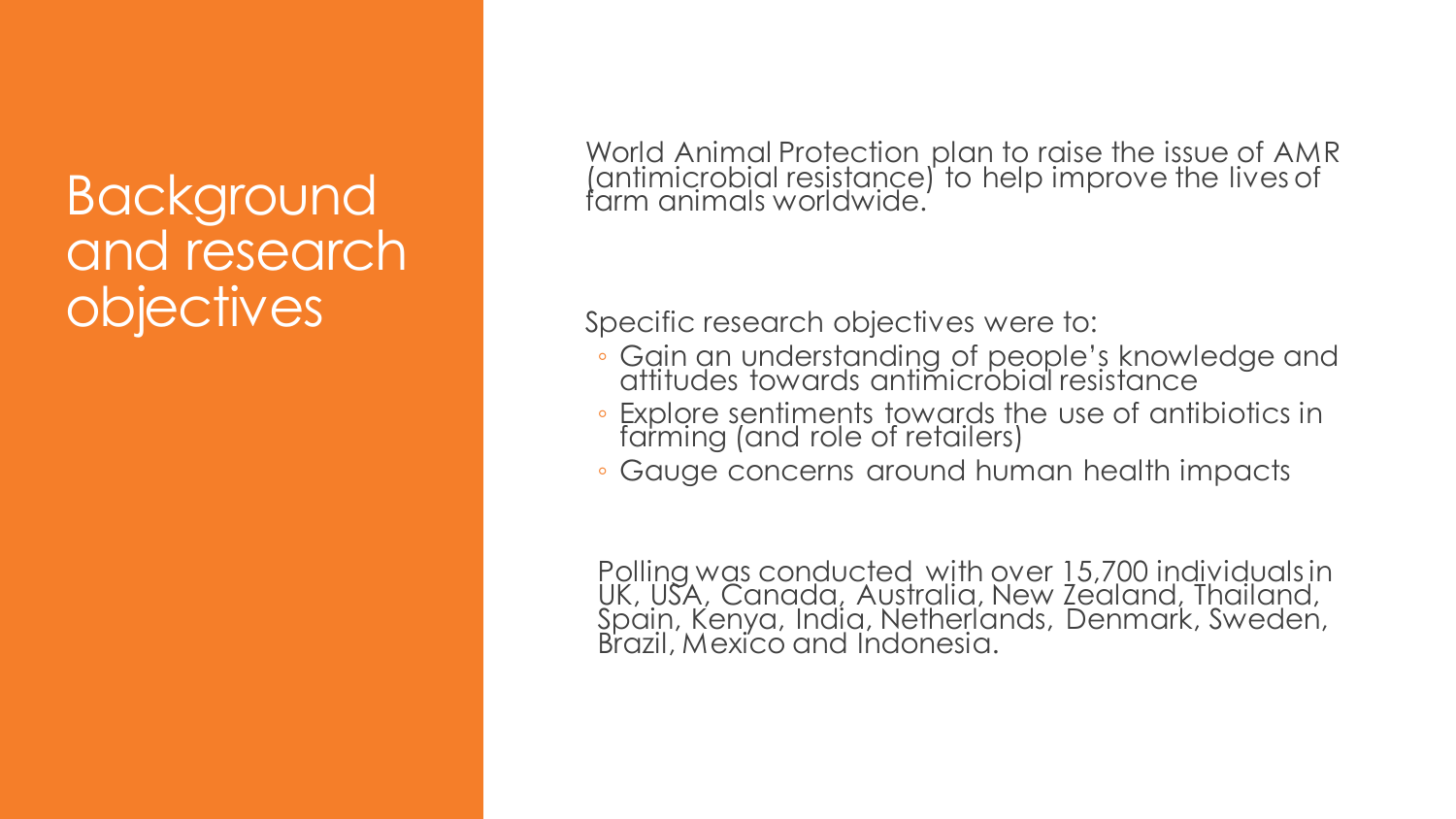Vast majority under-estimate the amount of antibiotics that go to farm animals



- On average people guess **52%** of the world's antibiotics are used on farm animals
- The actual figure (provided by World Animal Protection) is **75%** …
- **82%** of people think that it's under 75%
- The figure is 80% or over in all markets (except Thailand – 67%)



Q7: what percentage (%) of the world's antibiotics would you say are used on farm animals? **Base: Total**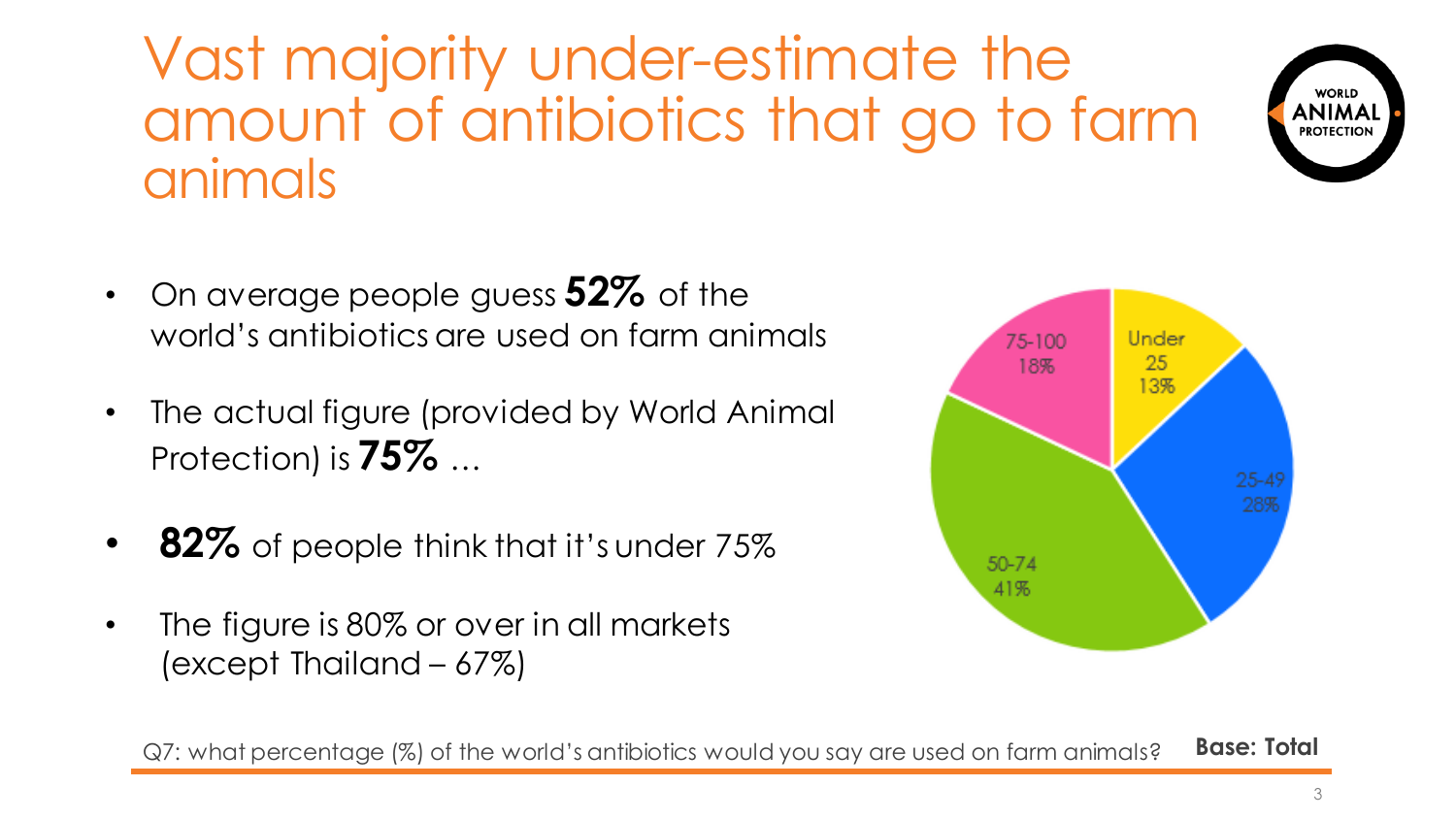# Unprompted comments show current awareness of the issue is low



**"This should be shared** to all people to understand"

**"I didn't know** they used antibiotics"

"I had never thought much about this issue but having done this survey has **made me more aware** of this"

"the **public needs to be educated** about animal welfare"

**"gave me great insight** in the ways animal treatment in farms could affect society on the whole"

**"I was not aware** of the full extent of antibiotics use in livestock until I saw it here. Thank you for bringing it to my attention."

"Very good survey, **has made me much more aware** of animal health and the quality of our food chain, thank you."

**"Folk need to know more** as what we don't know doesn't bother us"

Q: If you have any comments on any aspect of this study please enter them here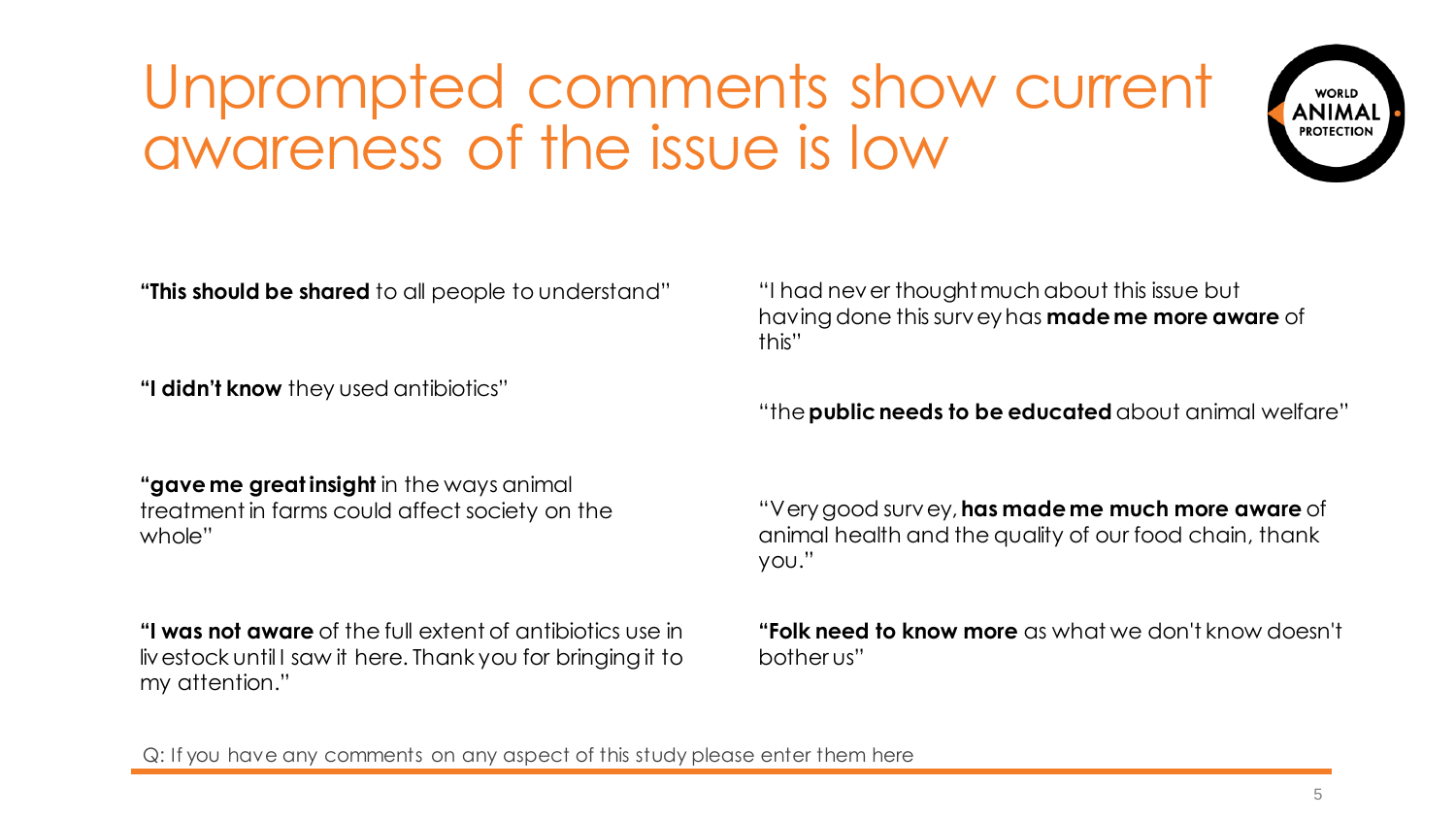# The vast majority feel that overusing antibiotics is wrong

**Risking the rise of superbugs by overusing antibiotics in farm animals is …**



Q11. What do you think is right or wrong when it comes to the farming of animals?

Base: Total

 $\%$ 

**WORLD**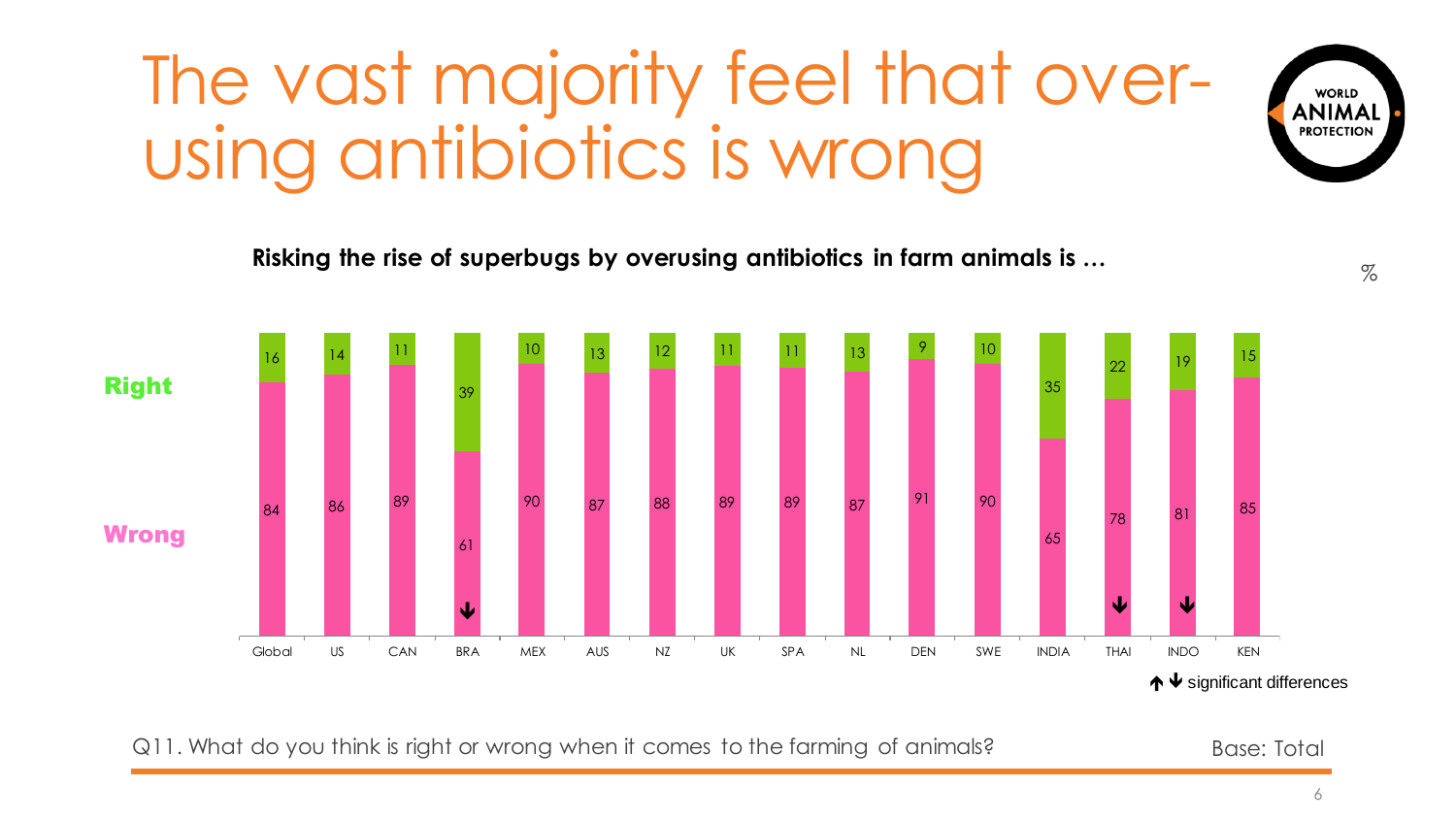7

#### The idea of superbugs coming from farm animals is a big concern

- In recent years, the overuse of antibiotics has led to the emergence of 'superbugs'
- Knowing that most (75%) of antibiotics are used on farm animals…
- 88% are concerned about the possibility of 'superbugs' coming from farm animals



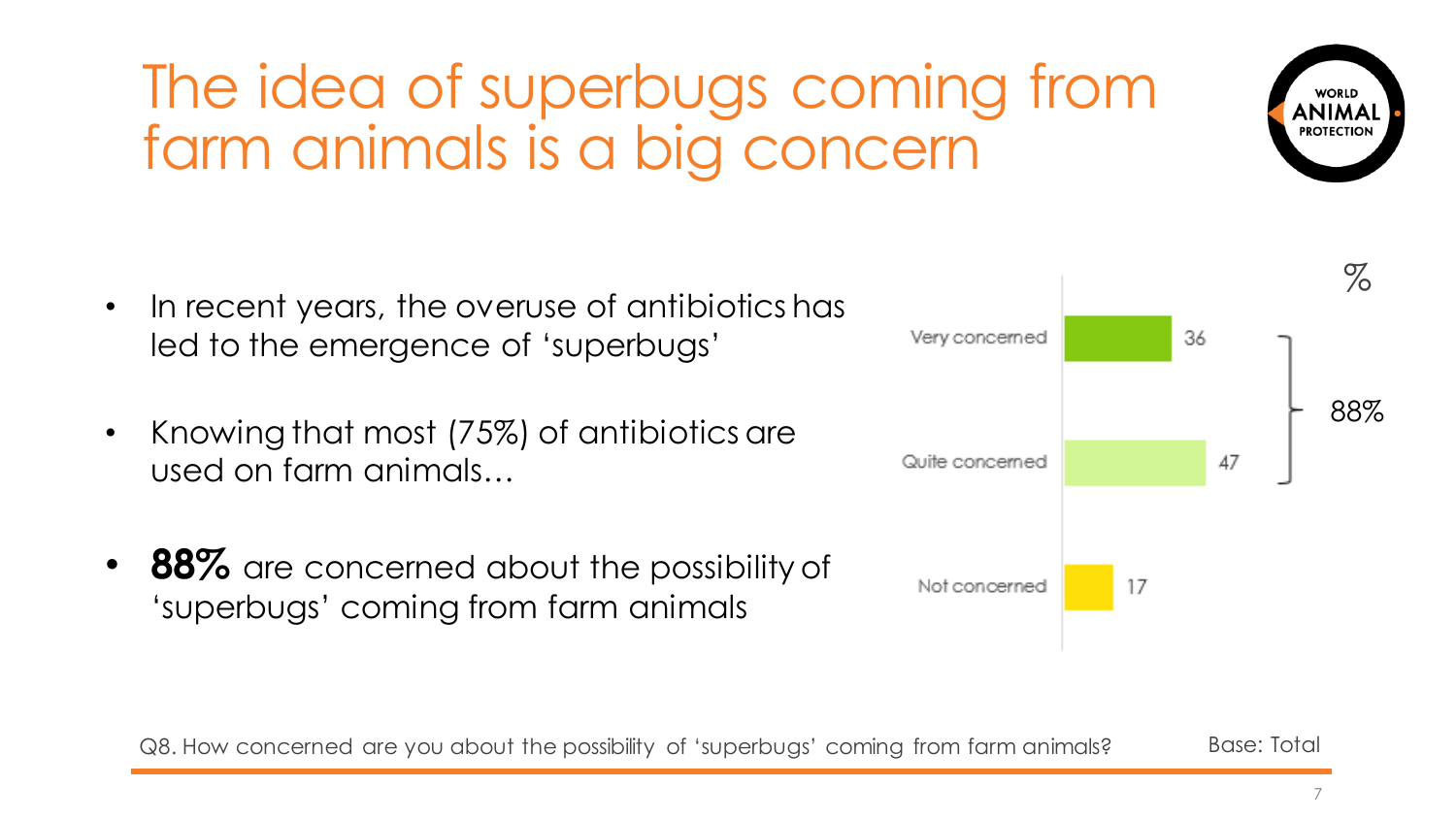#### The most concerning element is possibility of adverse effects to 'personal' health

66

**Concern about superbugs from animals …**



70

 $\%$ 

**WORLD** ANIMAI **PROTECTION**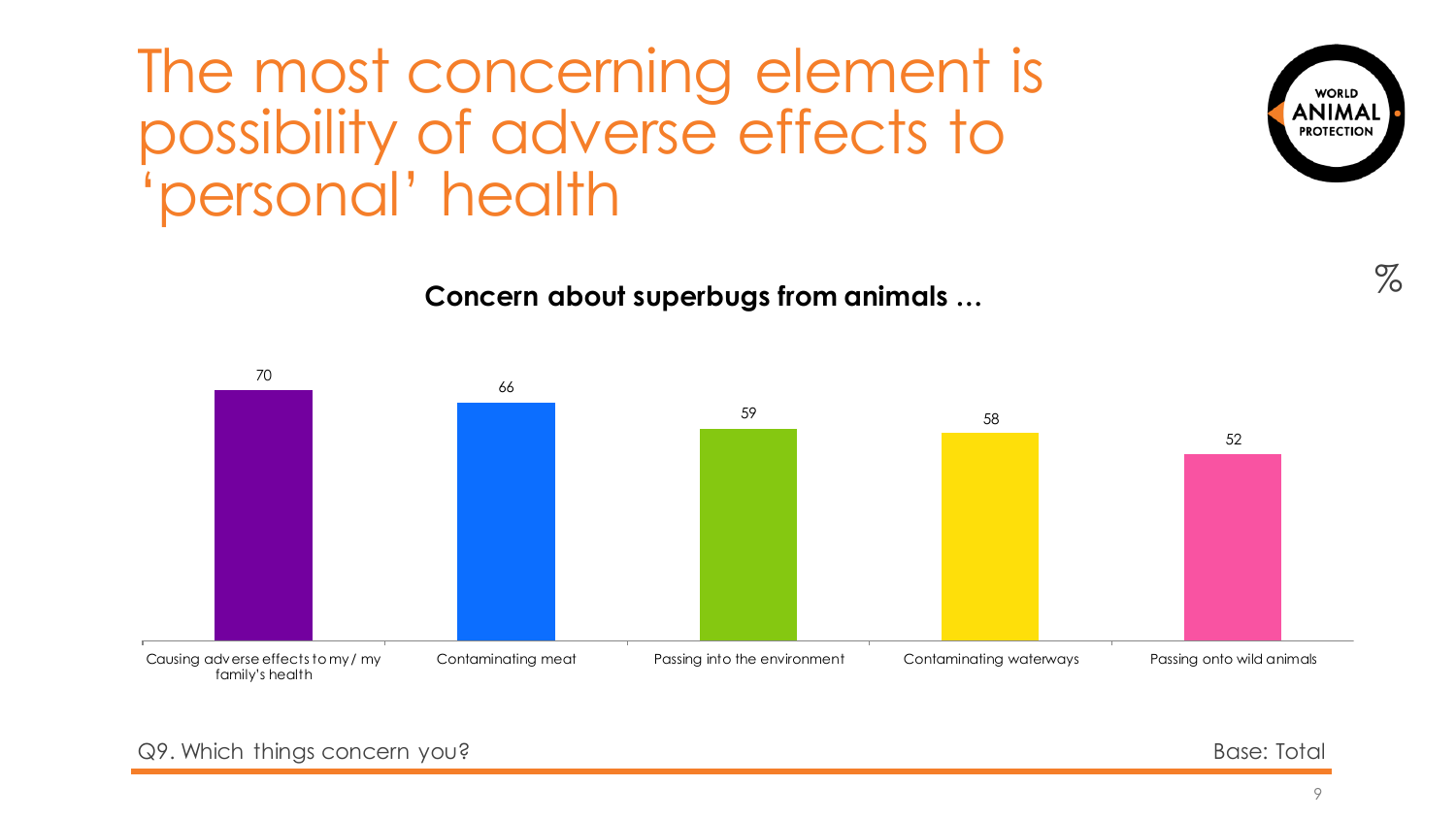### The possibility of a pandemic originating from farm animals is also a concern





- Most of us have been impacted in some way by the ongoing coronavirus pandemic...
- **83%** are concerned about the possibility of a pandemic originating from farm animals

Q10. How concerned are you by the possibility of a pandemic originating from farm animals? Base: Total

10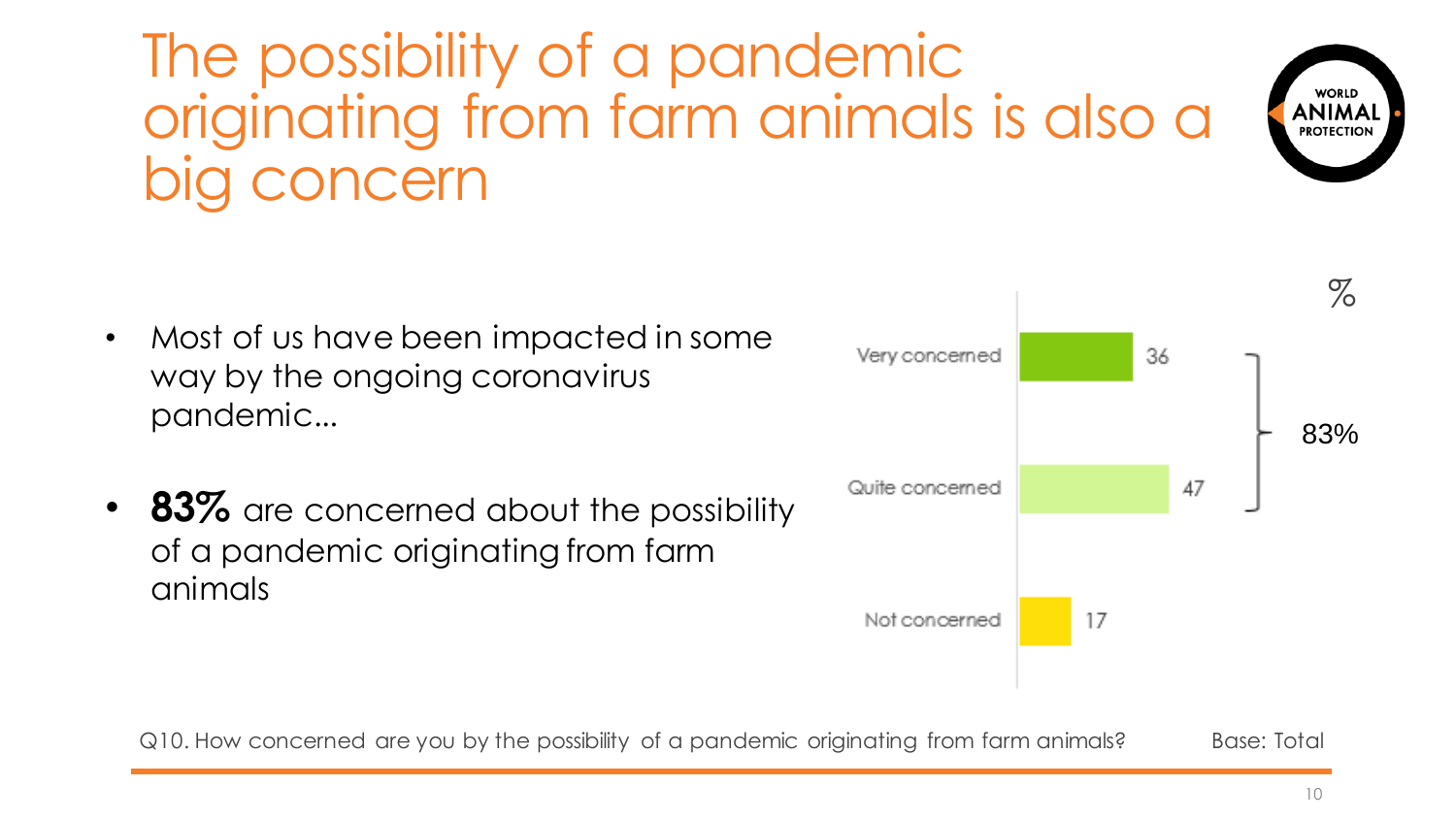#### Concern about a pandemic originating from farm animals high in Latin America & Spain



**Concern about the possibility of a pandemic originating from farm animals**

Q10. How concerned are you by the possibility of a pandemic originating from farm animals?

Base: all

 $\%$ 

**WORLD ANIMAI PROTECTION**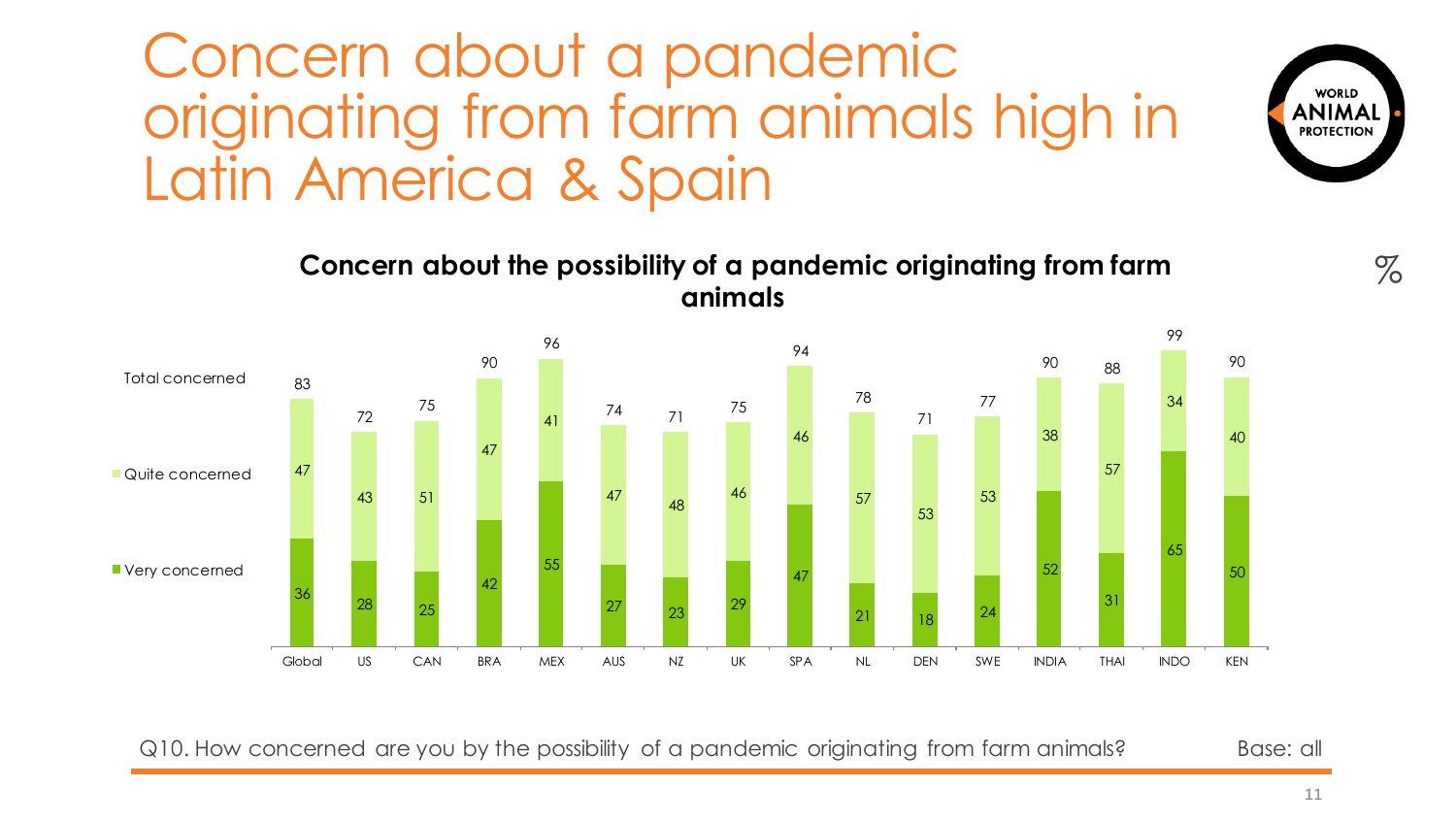# Most agree these things are 'wrong' when it comes to farm animals



Q11. What do you think is right or wrong when it comes to the farming of animals?

Base: all

**WORLD ANIMA**I **PROTECTION**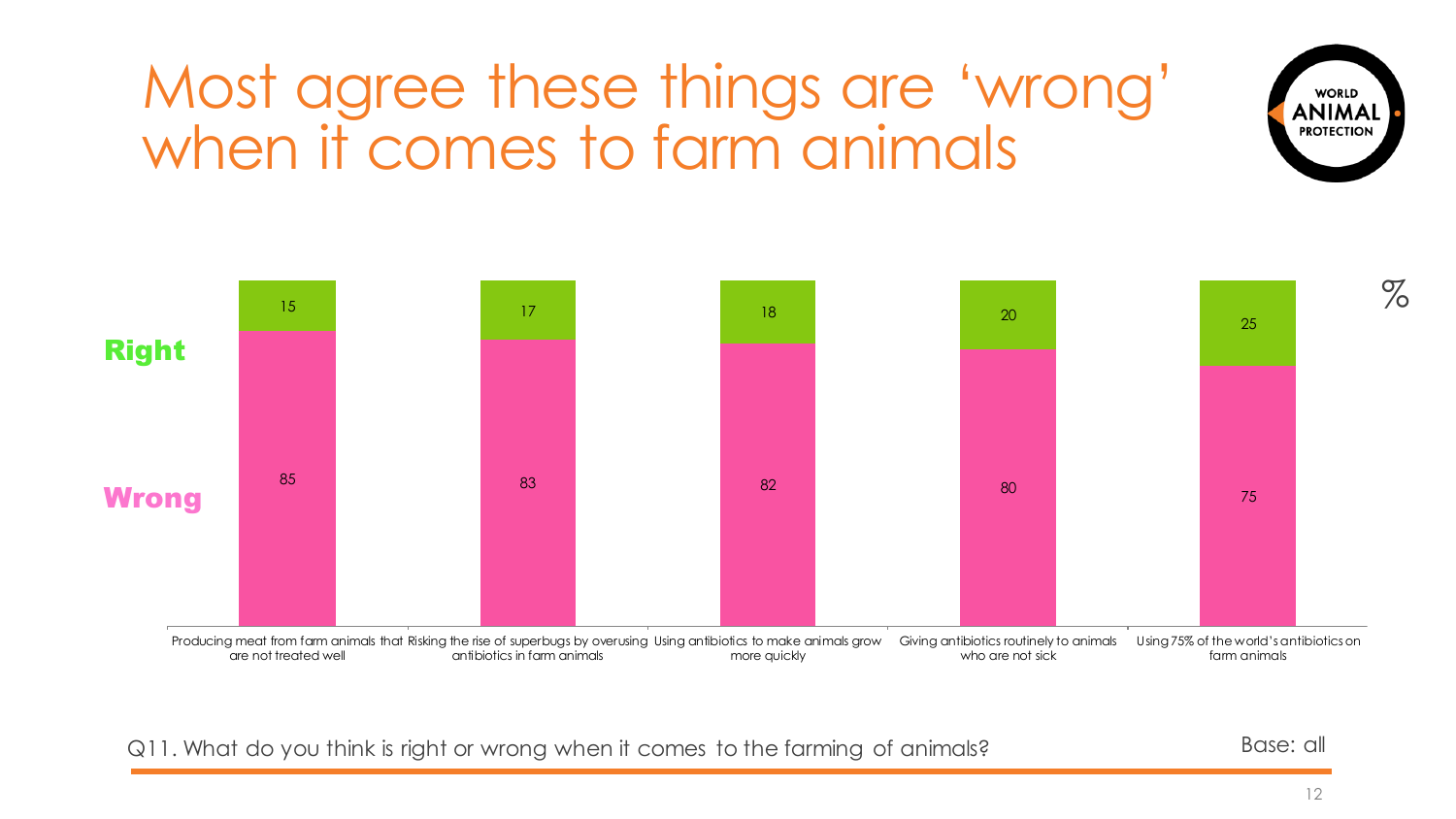#### 17 out of 20 think antibiotics should only be used on farm animals that are sick



Q12: Do you think antibiotics should only be used on farm animals that are sick?

Base: Total

WORLD<br>ANIMAL<br>PROTECTION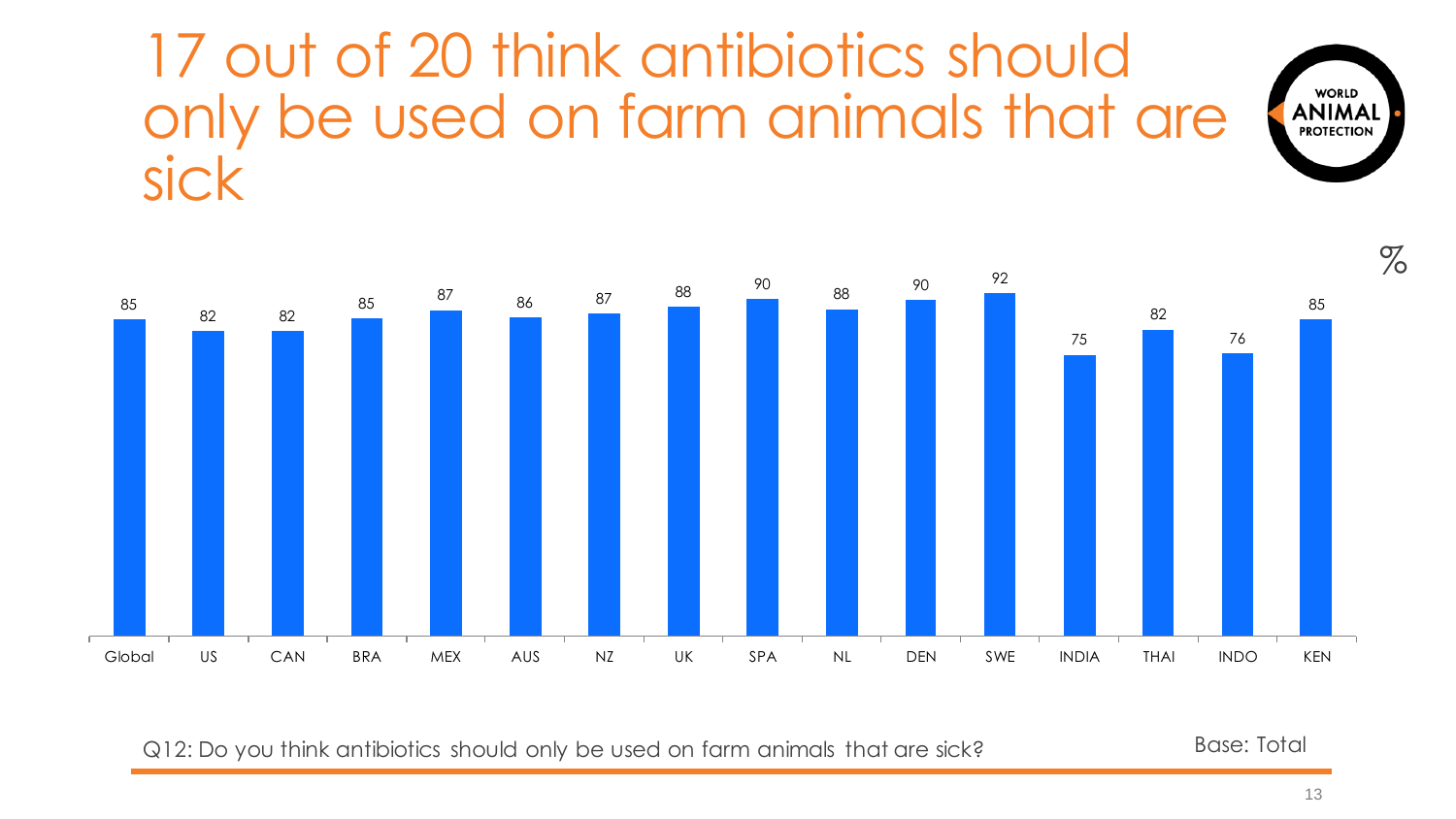Producers and the government need to do more in relation to antibiotics in farm animals



Q13: Who needs to do more when it comes to the issue of antibiotics in farm animals?

Base: Total

**WORLD** ANIMAL **PROTECTION**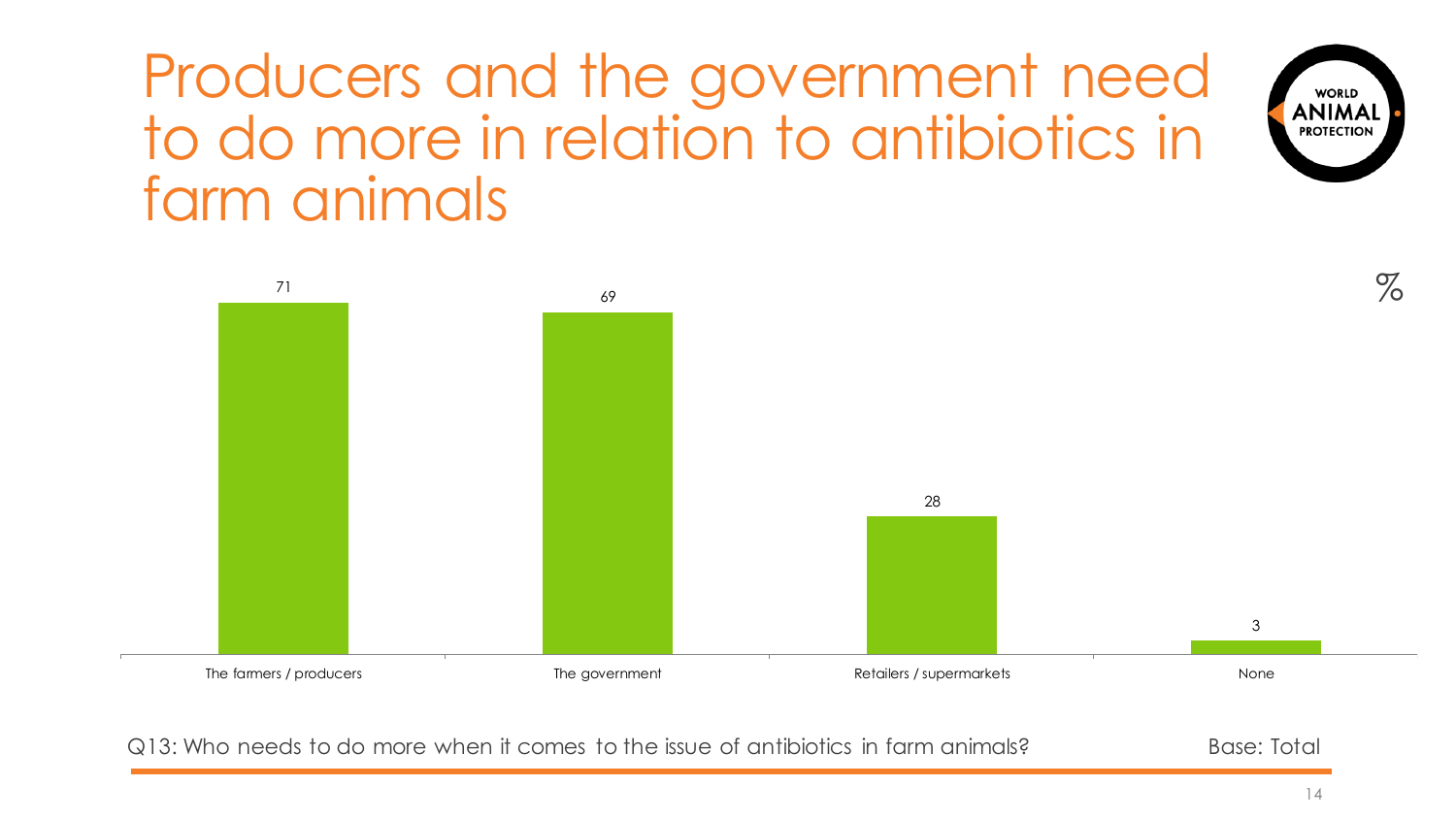

# What should governments do?

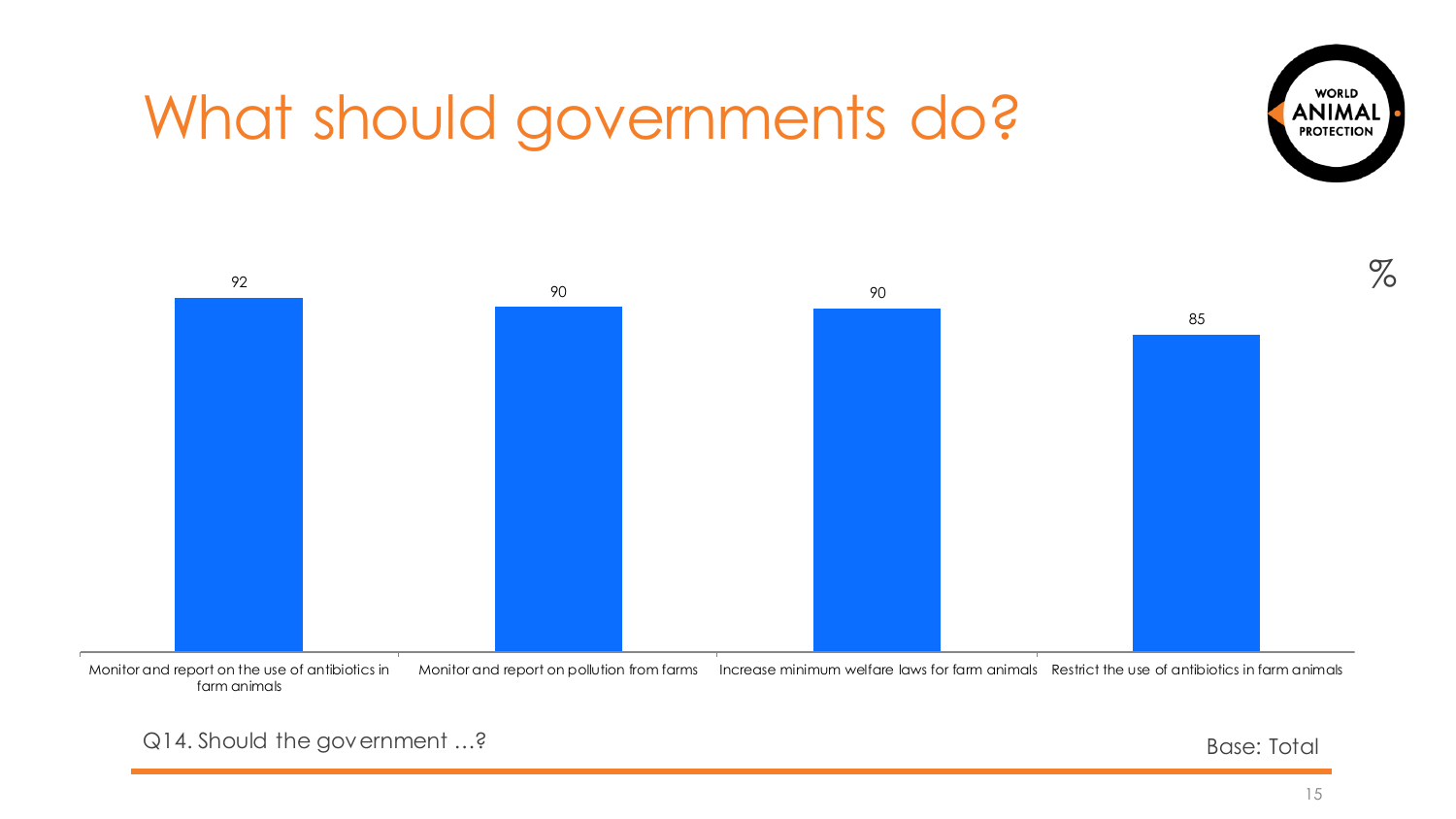#### What should retailers do?





Base: Total

16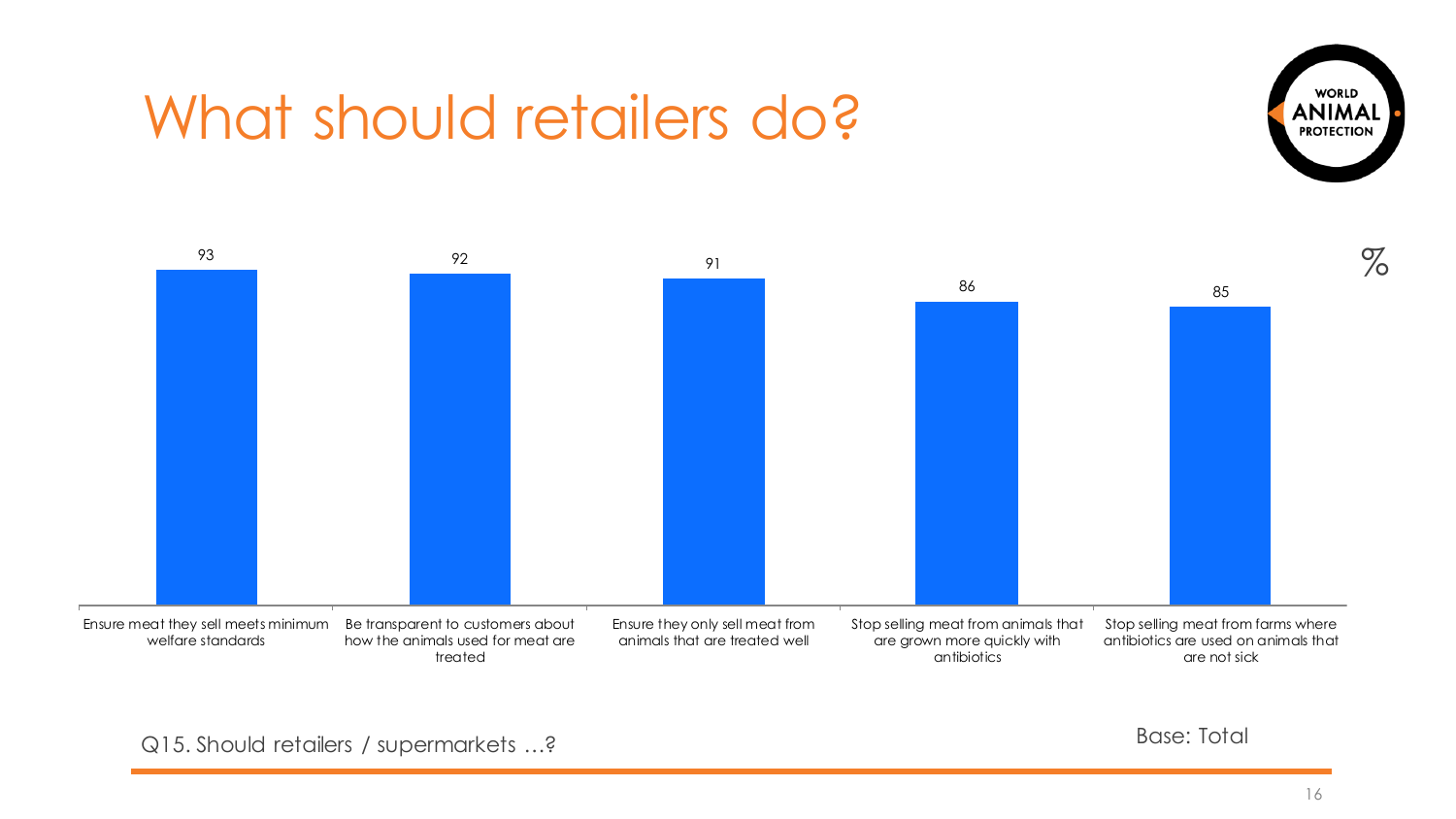# 4 in 5 would be prepared to switch to higher welfare meat



Base: Total

world<br>ANIMAL **PROTECTION**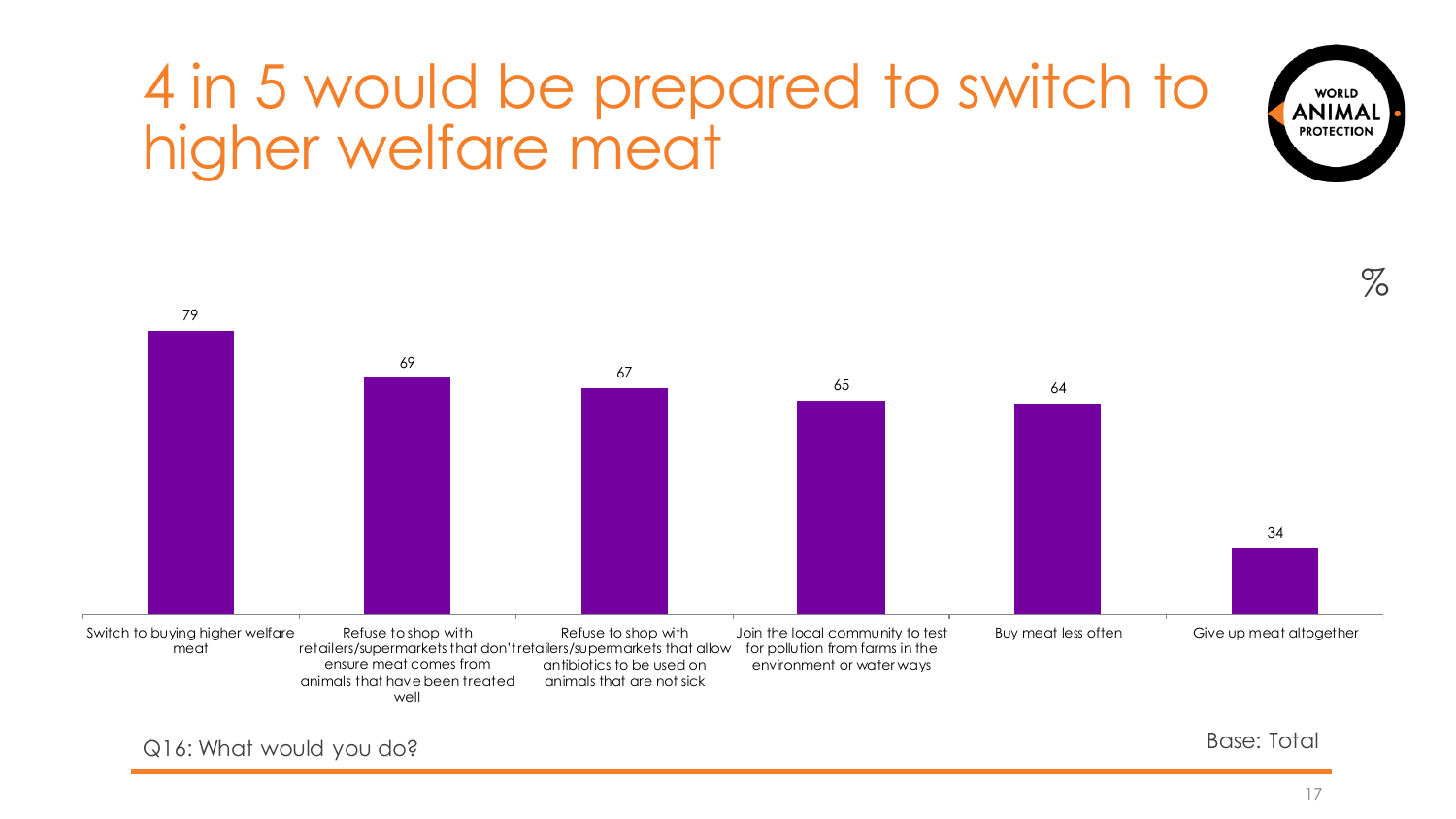### Benefits of treating farm animals better



Q17: What do you think would be the benefits of treating farm animals better, if anything?

Base: Total

**WORLD INIMA PROTECTION**